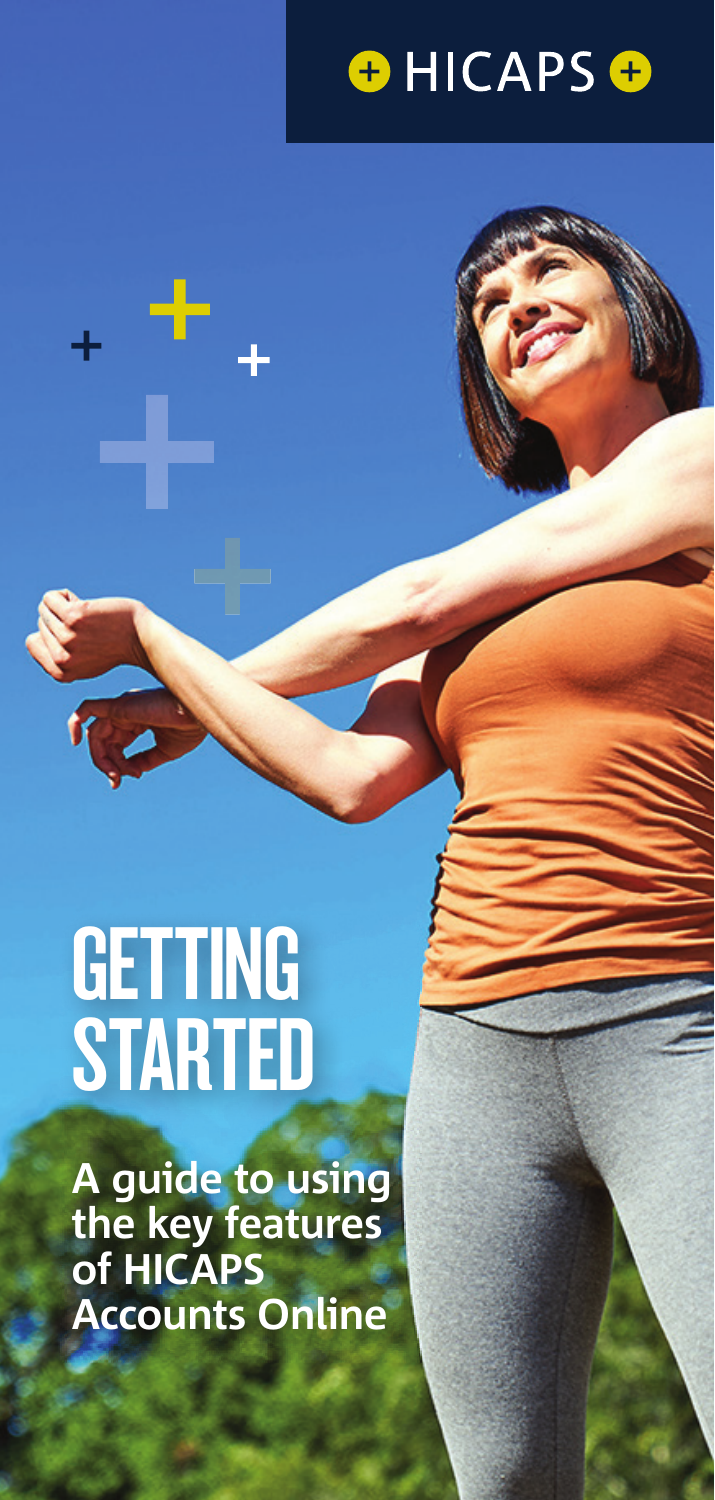## **Contents**

| Section           |                                                                                                                                                                                                                                  | Page                                   |
|-------------------|----------------------------------------------------------------------------------------------------------------------------------------------------------------------------------------------------------------------------------|----------------------------------------|
| 1.3               | 1. Logging in<br>1.1 Your first login<br>1.2 Changing your password<br>Remember to logout                                                                                                                                        | 3<br>3<br>3<br>$\overline{4}$          |
| 2.1<br>$2.3 -$    | 2. Passwords<br>Format<br>2.2 Changing your password<br>Forget your password?                                                                                                                                                    | 5<br>5<br>5<br>5                       |
|                   | 3. Access Levels<br>3.1 Changing a user's access level                                                                                                                                                                           | 7<br>7                                 |
|                   | 4. Key Level 1 Features<br>4.1 View transactions for a single provider                                                                                                                                                           | 8<br>8                                 |
|                   | 5. Key Level 2 Features<br>5.1 View statements<br>5.2 Daily totals                                                                                                                                                               | 9<br>9<br>9                            |
|                   | 6. Key Level 3 Features                                                                                                                                                                                                          | 10                                     |
| 6.3               | 6.1 Modify statements<br>6.2 HICAPS terminal configuration<br>Automatic settlement (AMIS)<br>6.2.1<br><b>EFTPOS to Medicare</b><br>6.2.2<br>Provider configuration                                                               | 10<br>10<br>10<br>11<br>11             |
| 6.4<br>6.6<br>6.7 | Modify provider terminal<br>6.3.1<br>configuration<br>Terminal display name<br>6.3.2<br>6.3.3<br>Payee provider number<br>Create a new user<br>6.5 Reset a user's password<br>Suspend a user<br>Assign user roles (access level) | 11<br>12<br>13<br>13<br>14<br>14<br>15 |
|                   |                                                                                                                                                                                                                                  |                                        |

**7. Troubleshooting 16**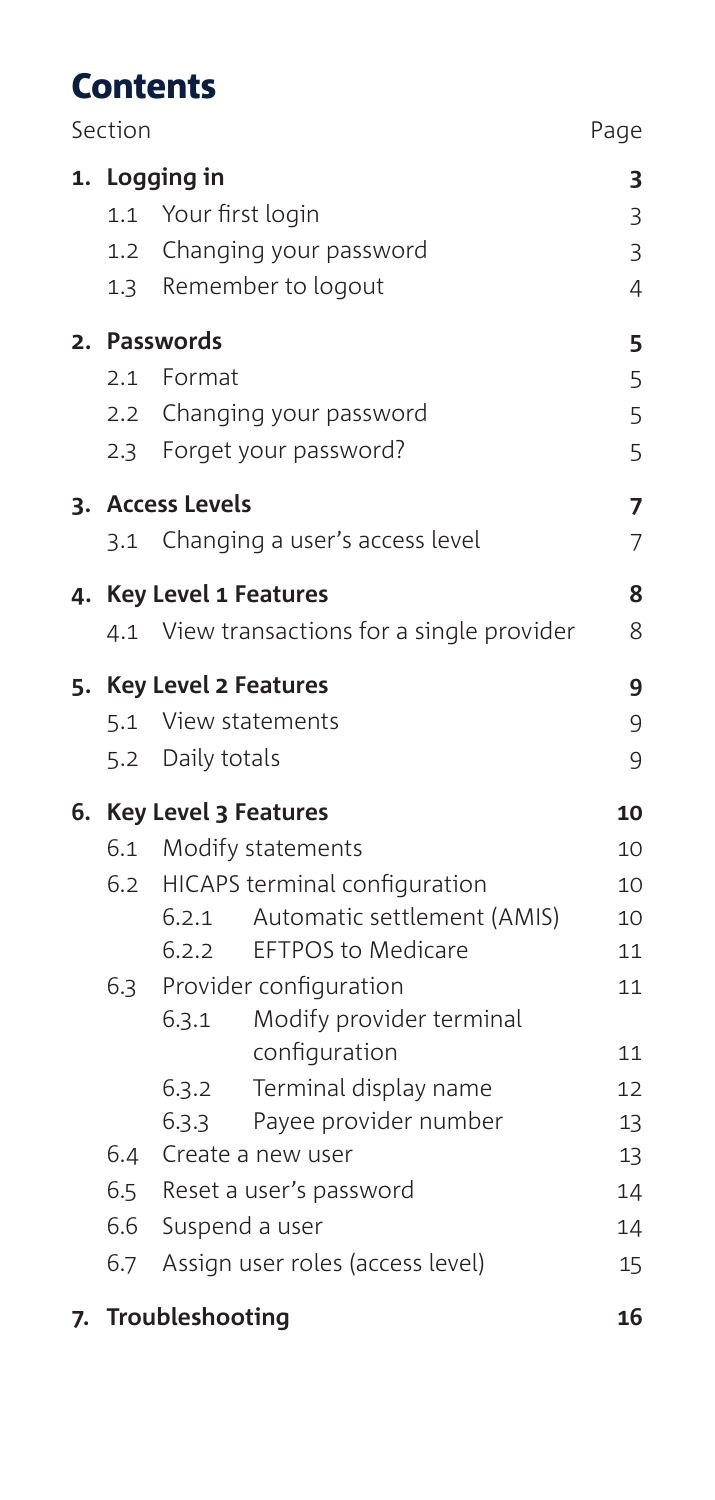# 1. Logging in

To bring up the login screen, click the **HICAPS Login** link which is located on the HICAPS home page at **www.hicaps.com.au**.

### **1.1 Your first login**

Once you have submitted the online form on our website requesting access to HICAPS Account Online, you will be issued with a User ID and temporary password.

Your User ID will be an 8-character alphanumeric identifier allocated by HICAPS. Your User ID and password are both case sensitive.

After using your User ID and temporary password to log in for the first time, you will be taken to the HICAPS Accounts Online *Terms of Use* page. You should read this information carefully. If you are satisfied with the Terms of Use click the *I agree* checkbox to continue.

### **1.2 Changing your temporary password**

Your temporary password can only be used for your first login. Having accepted HICAPS' *Terms of Use* you will be taken to the Change Password page. You may now choose your own password according to the format detailed in section 2.1.

You will now be taken to the *Security Identification* page. Please ensure you complete this section. The information you enter here will be used by HICAPS to verify your identity should you require your password to be reset. Please use information known only to yourself.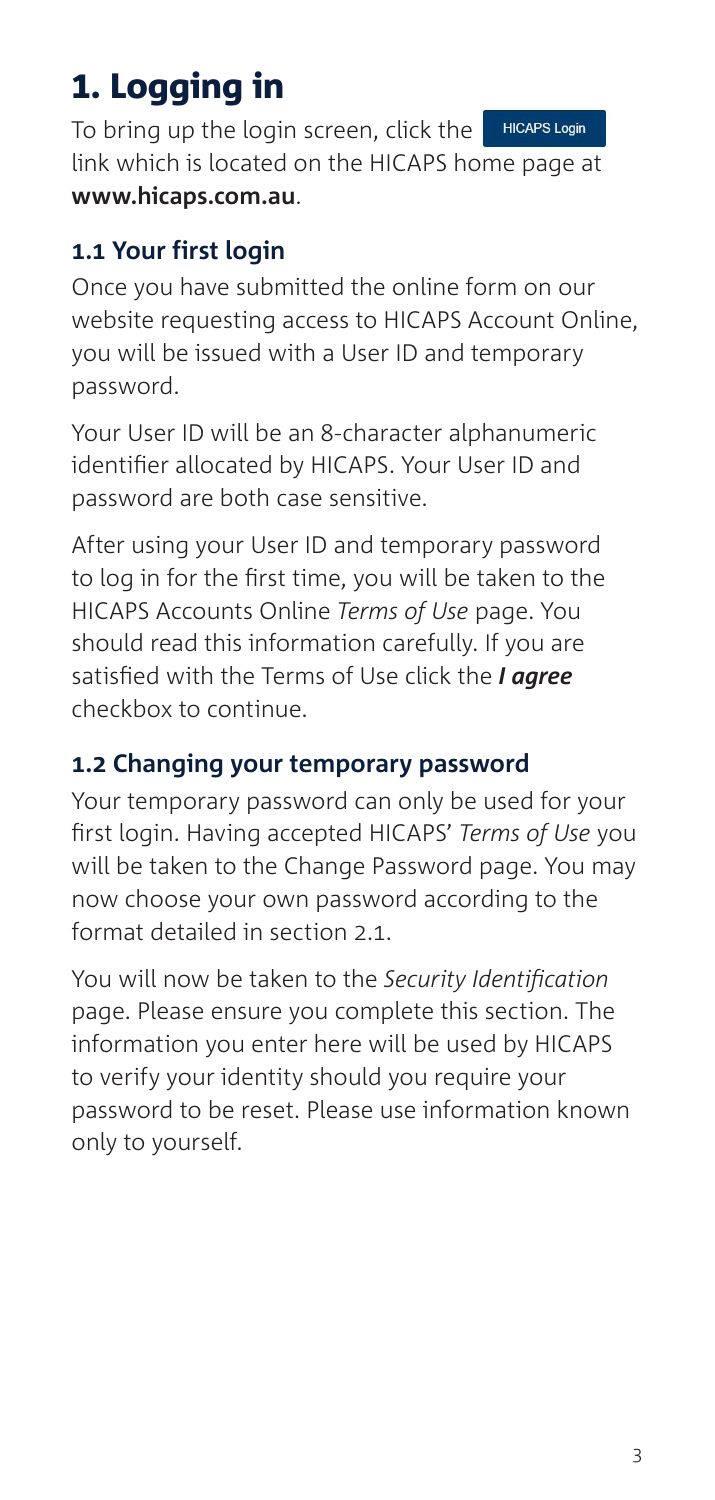| <b>Set New Password</b>                                                                                                                                                                                                                                      |                 |                            |                         |               |   |
|--------------------------------------------------------------------------------------------------------------------------------------------------------------------------------------------------------------------------------------------------------------|-----------------|----------------------------|-------------------------|---------------|---|
| <b>New Password</b>                                                                                                                                                                                                                                          | ÷               | <b>Confirm Password</b>    | ÷                       |               |   |
| <b>Enter &amp; Confirm User Details</b>                                                                                                                                                                                                                      |                 |                            |                         |               |   |
| User ID<br>I evel3                                                                                                                                                                                                                                           |                 |                            |                         |               |   |
| First Name Level                                                                                                                                                                                                                                             | ÷               | Surname                    | 3                       | ÷             |   |
| Address 1                                                                                                                                                                                                                                                    |                 | ÷                          |                         |               |   |
| Address 2                                                                                                                                                                                                                                                    |                 |                            |                         |               |   |
| City<br>Carlton                                                                                                                                                                                                                                              |                 | * State VIC                | $\overline{\mathsf{v}}$ | Postcode 3053 | ŵ |
| Email                                                                                                                                                                                                                                                        |                 | ÷                          |                         |               |   |
| Phone                                                                                                                                                                                                                                                        |                 |                            |                         |               |   |
| Fax                                                                                                                                                                                                                                                          |                 |                            |                         |               |   |
| The following information is used for security purposes if you need to have your password changed by telephone.<br>The phone operator will ask you the query challenge question, and you must answer the query response value in order to identify yourself. |                 |                            |                         |               |   |
| Query Challenge                                                                                                                                                                                                                                              |                 | ÷<br><b>Query Response</b> |                         |               | ÷ |
| Example:                                                                                                                                                                                                                                                     | Pet's Name?     |                            |                         | Rover         |   |
| <b>Mother's Maiden Name</b>                                                                                                                                                                                                                                  |                 | ŵ                          |                         |               |   |
| DOB                                                                                                                                                                                                                                                          | ŵ<br>09/09/1987 | (dd/mm/yyyy)               |                         |               |   |
|                                                                                                                                                                                                                                                              |                 | Update<br>Logout           |                         |               |   |

#### **1.3 Remember to log out**

After every login be sure to log out by clicking on the *Logout* link in the top right hand corner of the screen.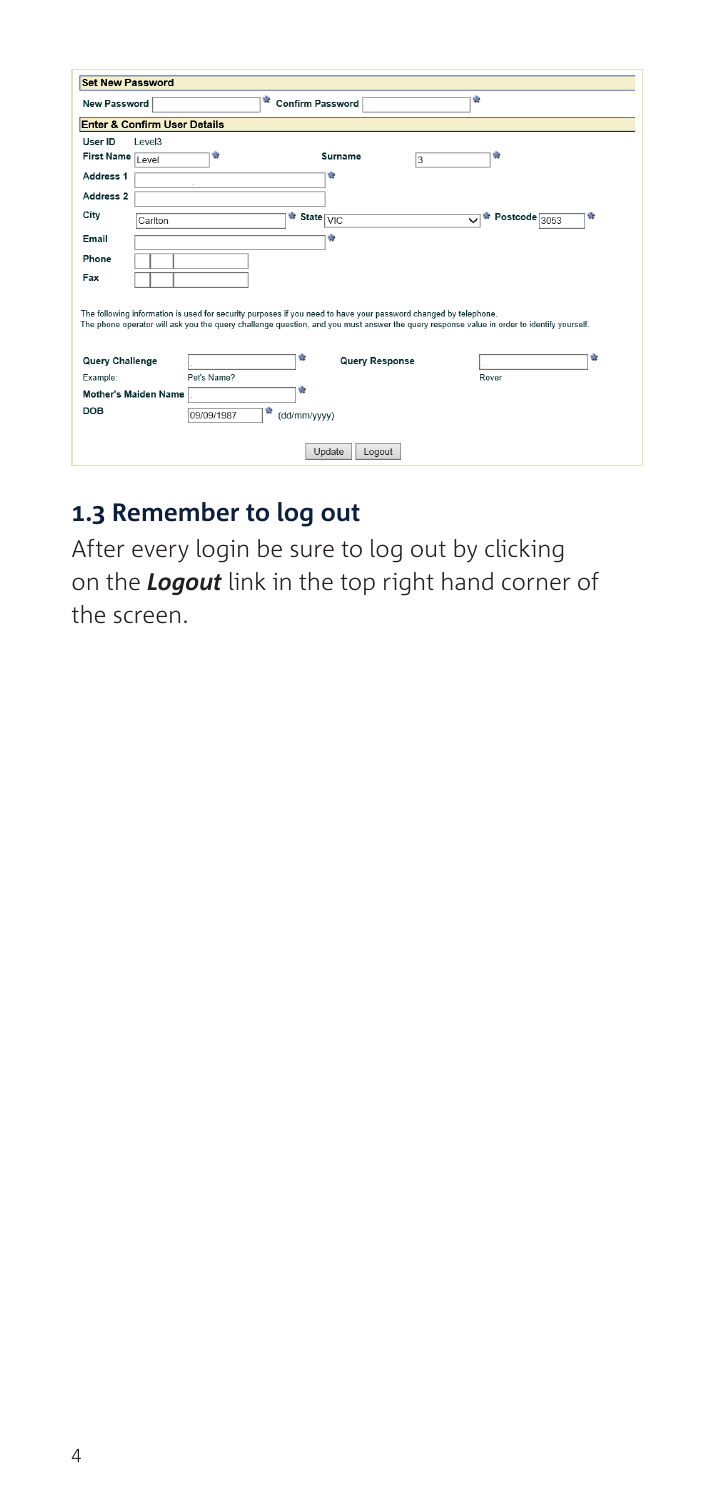# 2. Passwords

### **2.1 Format**

HICAPS Accounts Online passwords are case sensitive. Some other key points to remember when choosing/using your password are:

- 1. It must be between 8 and 16 characters in length.
- 2. It must be alphanumeric (ie. contain both digits and letters).
- 3. It must not contain spaces.

### **2.2 Changing your password**

To change your password, select *Personal Details* from the *User Administration* menu and then click *Change Password* at the bottom of the *User Details* screen. For security purposes, you must enter your current password before entering your new password.

### **2.3 Forget your password?**

If you forget or mis-key your password and fail to login successfully three times in a row, you will automatically be locked out of HICAPS Accounts Online.

You can reset your password by selecting the *Forgotten your password?* link from the login page. You will be required to enter your *User ID* before clicking *Reset Password*. This will initiate an automatic email containing a verification number that is sent to the registered email address of the *User ID*. Key this *Verification Number* in to the requested field and select *OK* to be prompted with the steps to reset your password.

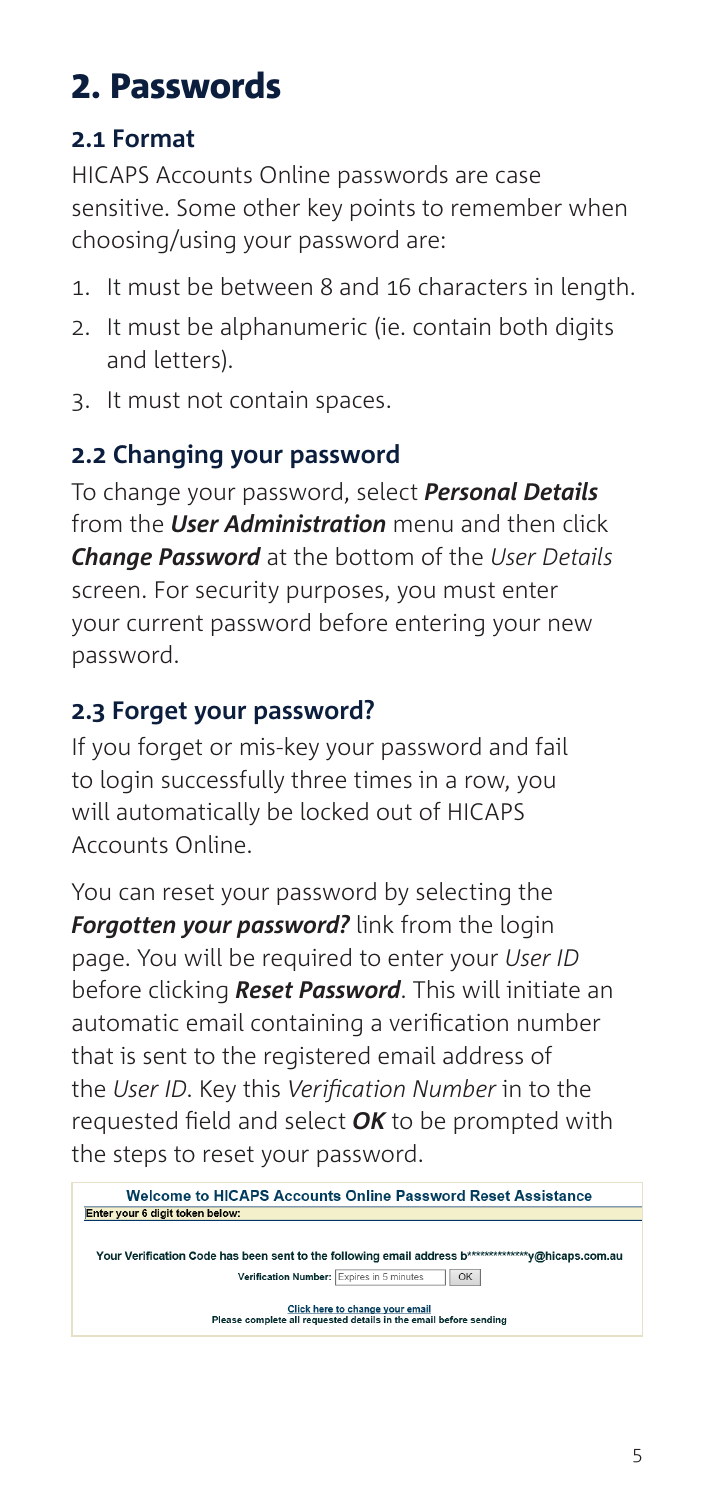If the email address that is registered to the User ID does not match you can request for this to be changed by clicking on *Click here to change your email*.

You can also have your password reset by a colleague with Level 3 access (see section 6.5).

Alternatively, you can call the HICAPS Help Desk on 1300 650 852. For security purposes, the HICAPS Help Desk will use the security information you have previously provided to verify your identity (refer to section 1.2).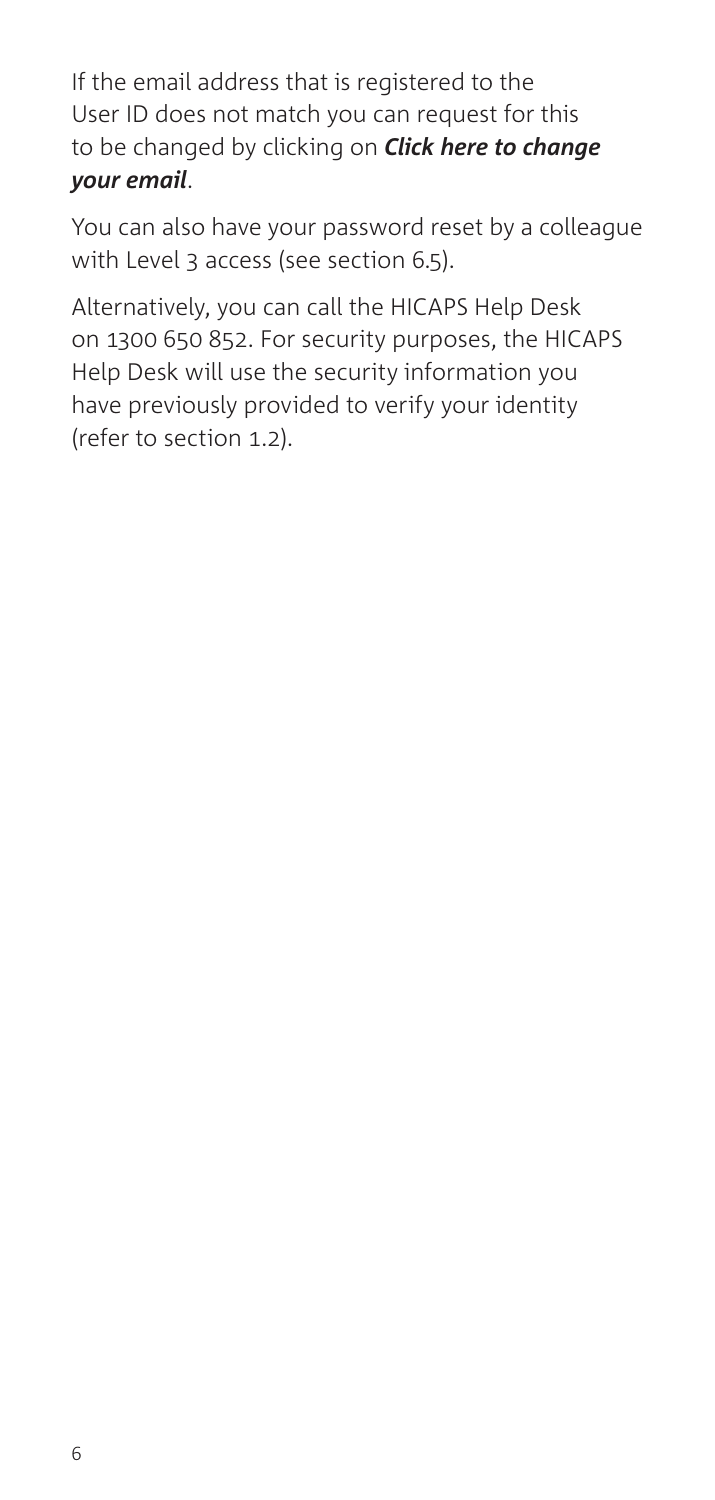# 3. Access Levels

Each HICAPS Accounts Online user is assigned one of three distinct access levels.

| <b>HICAPS Accounts Online</b><br><b>Functionality by User</b><br><b>Access Level</b> |                    | <b>Access</b><br>Level<br>1 | <b>Access</b><br><b>Level</b><br>$\overline{\mathbf{2}}$ | <b>Access</b><br>Level<br>З |
|--------------------------------------------------------------------------------------|--------------------|-----------------------------|----------------------------------------------------------|-----------------------------|
| Provider/s<br>transactions                                                           |                    |                             |                                                          |                             |
| Transactions<br>for all providers<br>attached to an<br>account ID                    | View &<br>download |                             |                                                          |                             |
| <b>Previous HIC</b><br>APS statements<br>& previous<br><b>HICAPS daily</b>           |                    |                             |                                                          |                             |
| Manage statement frequency,<br>type & delivery method and<br>mailing address details |                    |                             |                                                          |                             |
| Create and upgrade<br>additional HICAPS Accounts<br>Online Users & ID's              |                    |                             |                                                          |                             |
| Modify own user details<br>(mailing address, e-mail etc)                             |                    |                             |                                                          |                             |

### **3.1 Changing a user's access level**

User access levels can be changed by any Level 3 user at your practice (see section 6.7) by selecting *Manage User Roles* from the *User Administration* menu.

**CAUTION:** Careful consideration should be given before upgrading a user to a higher access level as it will enable them to access additional functionality.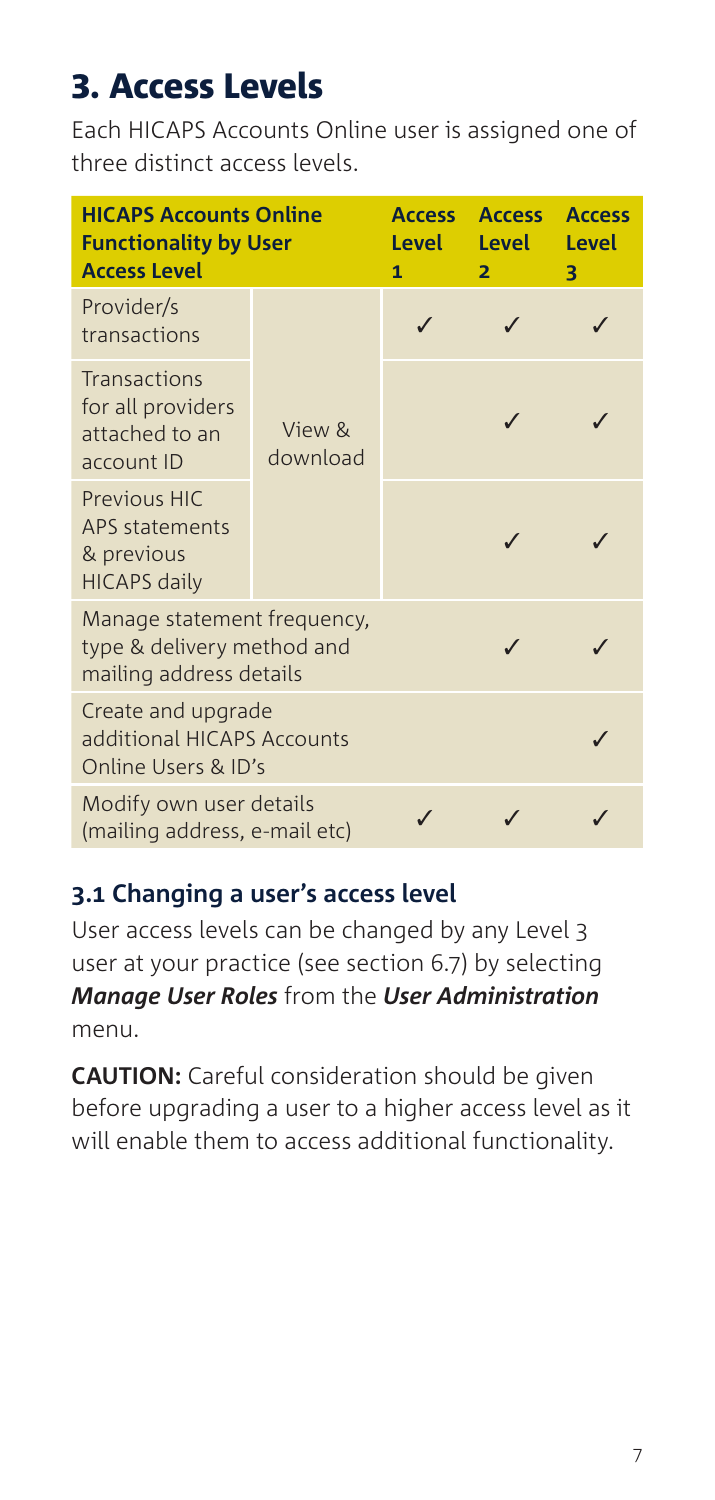# 4. Key Level 1 Features

As a Level 1 user, you can view a provider's transactions and carry out non-financial administrative functions.

Level 1 users that have a provider number linked can also make changes to the terminal configuration of that provider (see section 6.3).

If access to statements is required to assist with reconciliation, Level 2 access is required.

### **4.1 View transactions for a single provider** Select*Claim Transactions*fromthe*Providers*menu.

You can only view transactions relating to the provider displayed in the Provider Number field. To tailor the report to your needs, choose from the options presented in each of the other five fields: *Fund, Start Date, End Date, Membership Number*and Terminal Number. By default your report will be displayed on screen. If you wish to saye the report for future analysis, select **CSV Download**. Click Next to display your claim transactions search results.

| <b>Next</b> |
|-------------|
|             |

**NOTE:** Level 3 users will have access to view claim transactions from all providers that are linked to their user groups.

If you want to view statements for reconciliation, you will require Level 2 access.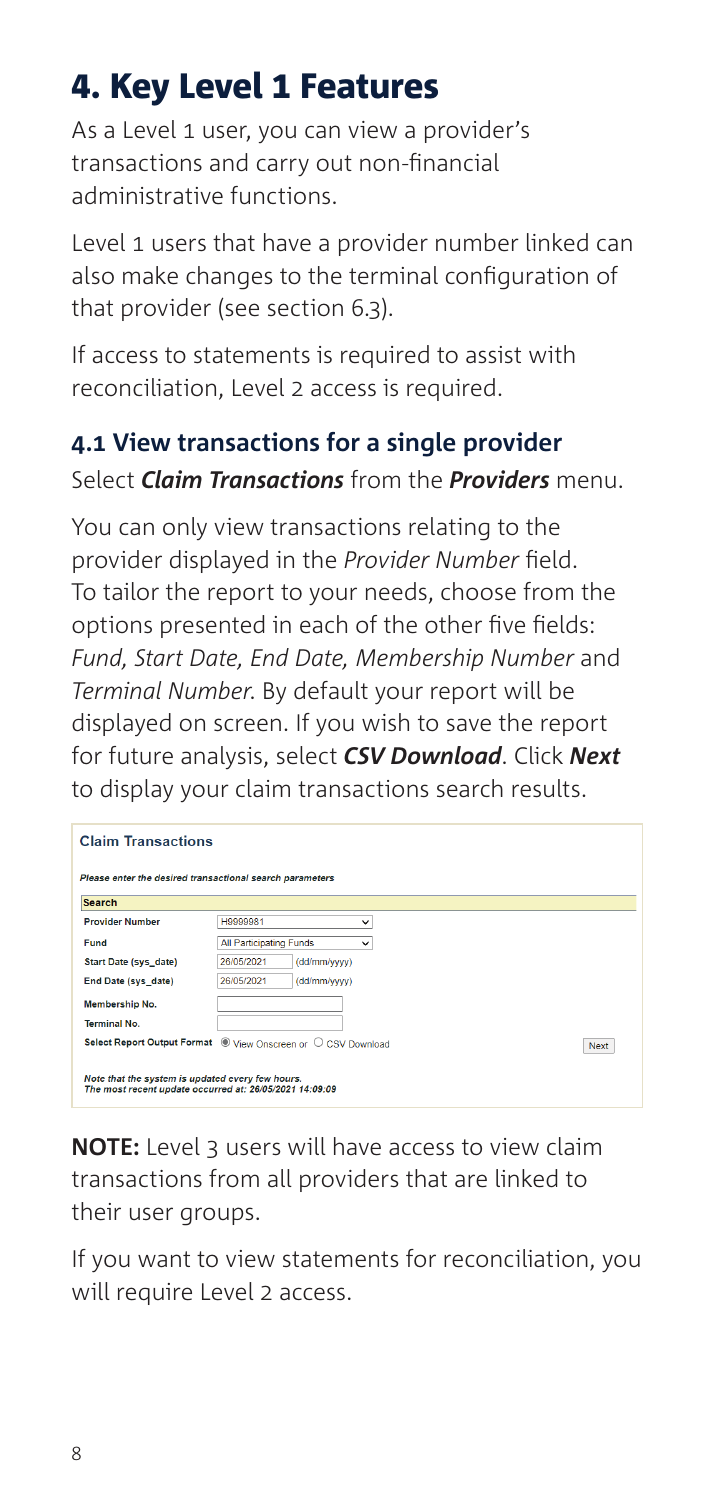# 5. Key Level 2 Features

Allows users to view statements to assist with reconciliation, to view the transactions of all providers attached to the bank account ID (Settlement Account) and carry out non-financial administrative functions.

#### **5.1 View statements**

Select *View Statements* from the *Accounts* menu, then select the statement you wish to open by clicking on *SUMMARY* to view the statement or *Download* to save it.

| <b>View And Download Statements</b><br>To download the desired statement click the associated download link.                                                                    |                     |                       |                 |
|---------------------------------------------------------------------------------------------------------------------------------------------------------------------------------|---------------------|-----------------------|-----------------|
| Please note that download may take several moments, particularly for large statements.<br>If you are unable to view PDF's, download the Adobe Acrobat Reader before continuing. |                     |                       |                 |
| <b>Available Statements</b>                                                                                                                                                     |                     |                       |                 |
| Viewing statements for BSB                                                                                                                                                      | Account No.         |                       |                 |
| <b>Statement From</b>                                                                                                                                                           | <b>Statement To</b> | <b>Statement Type</b> | <b>Download</b> |
| 09/06/2021                                                                                                                                                                      | 09/06/2021          | <b>SUMMARY</b>        | Download        |
| 08/06/2021                                                                                                                                                                      | 08/06/2021          | <b>SUMMARY</b>        | Download        |
| 07/06/2021                                                                                                                                                                      | 07/06/2021          | <b>SUMMARY</b>        | Download        |
| 06/06/2021                                                                                                                                                                      | 06/06/2021          | <b>SUMMARY</b>        | Download        |
| 05/06/2021                                                                                                                                                                      | 05/06/2021          | <b>SUMMARY</b>        | Download        |
| 04/06/2021                                                                                                                                                                      | 04/06/2021          | <b>SUMMARY</b>        | Download        |
| 03/06/2021                                                                                                                                                                      | 03/06/2021          | <b>SUMMARY</b>        | Download        |
| 02/06/2021                                                                                                                                                                      | 02/06/2021          | <b>SUMMARY</b>        | Download        |
| 01/06/2021                                                                                                                                                                      | 01/06/2021          | <b>SUMMARY</b>        | Download        |
| 31/05/2021                                                                                                                                                                      | 31/05/2021          | <b>SUMMARY</b>        | Download        |
| 30/05/2021                                                                                                                                                                      | 30/05/2021          | <b>SUMMARY</b>        | Download        |
| 29/05/2021                                                                                                                                                                      | 29/05/2021          | <b>SUMMARY</b>        | Download        |
| 28/05/2021                                                                                                                                                                      | 28/05/2021          | <b>SUMMARY</b>        | Download        |
| 27/05/2021                                                                                                                                                                      | 27/05/2021          | <b>SUMMARY</b>        | Download        |

### **5.2 Daily totals**

#### Select *View Daily Totals* from the *Accounts*

menu, then select the account and day required. Information will be displayed on screen but you can also save the report by clicking *Download*.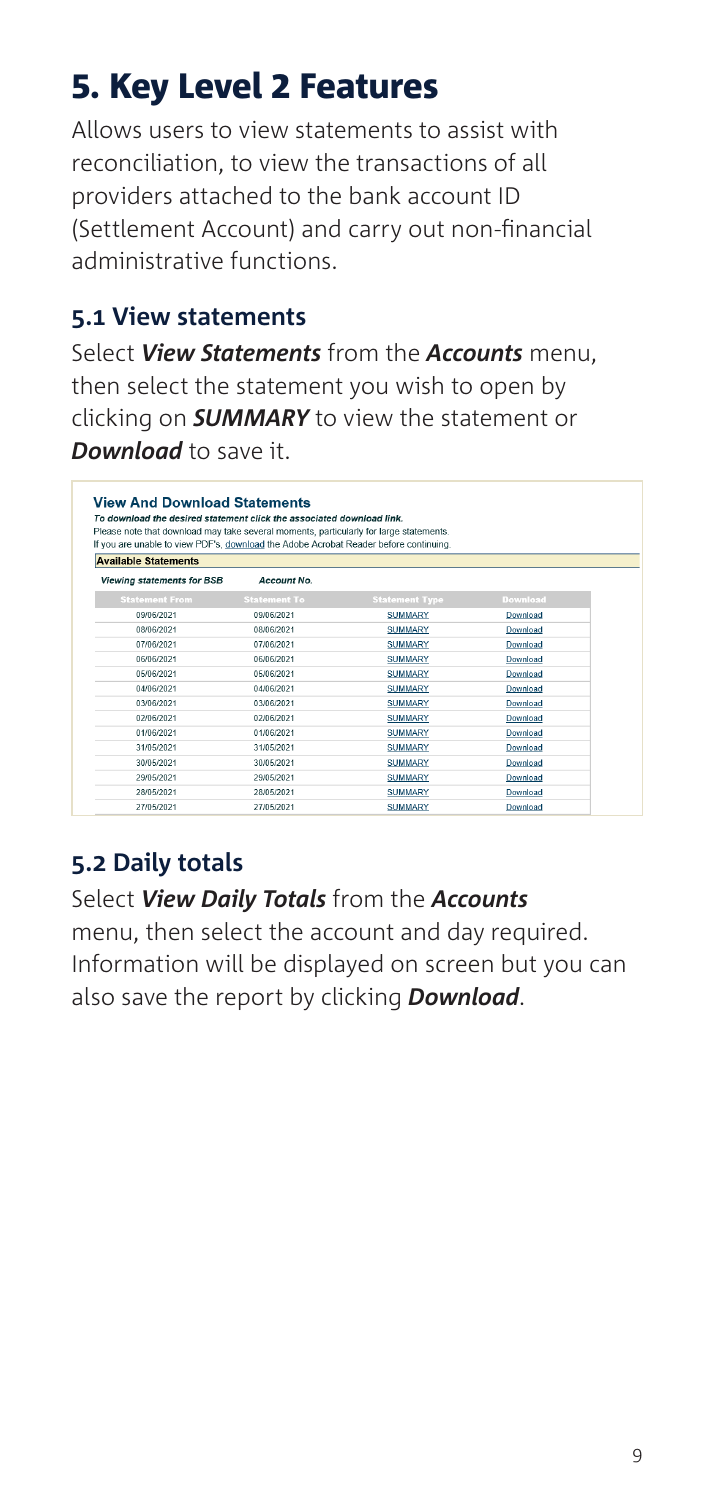# 6. Key Level 3 Features

Level 3 access is the highest available and allows users to access all current system features, including making changes to the terminal configuration of a merchant as well as user administration controls.

#### **6.1 Modify statements**

Select **Modify Statementing** from the **Accounts** menu. Use the drop down menus to select the **Statement Type** (SUMMARY, TRANSACTION, DETAIL), **Statement Frequency** (DAILY, WEEKLY, FORTNIGHTLY, **MONTHLY, QUARTERLY) and Statement Delivery Method**(EMAIL,ONLINE).

### **6.2 HICAPS terminal configuration**

#### **6.2.1 Automatic settlement (AMIS)**

Enable your HICAPS terminal to automatically print out a daily settlement report of all your payment transactions, at a pre-determined time of your choosing. If you do not set up AMIS your terminal will automatically settle at 9:30pm AEST every day. provided you have not already performed a manual settlement on the same day.

Select **Merchant Search** from the **HICAPS** menu. Key in your Merchant Number and click **Show Merchant** to open up the **Modify Merchant Details** screen. Check the **Auto Settle Flag** box from the **Merchant Details** section to enable automatic settlement for your HICAPS terminal. You will also be required to key the time of when you would like your terminal to perform the daily automatic settlement in the **ATS Time (AMIS)** field.

| <b>Modify Merchant Details</b>     |                                                    |                  | <b>SYNC Merchant Details</b> |
|------------------------------------|----------------------------------------------------|------------------|------------------------------|
| <sup>7</sup> MERCHANT              | <b>Receipt Line 1</b>                              |                  |                              |
| 12345678<br><b>Jew</b>             | <b>Receipt Line 2</b>                              | DOCKLANDS AU     |                              |
| <b>Change of Details</b>           | $\checkmark$                                       |                  |                              |
| 044466666666                       | <b>Contact Name</b>                                |                  |                              |
| hicapssales@hicaps.com.au          |                                                    |                  |                              |
| <b>Click here for Address Info</b> |                                                    |                  |                              |
| ⊽                                  | <b>Auto Settle Flag</b>                            | v                |                              |
| ⊽                                  | ATS Time (AMIS)<br>(Automatic Terminal Settlement) | 18:00<br>(hh:mm) |                              |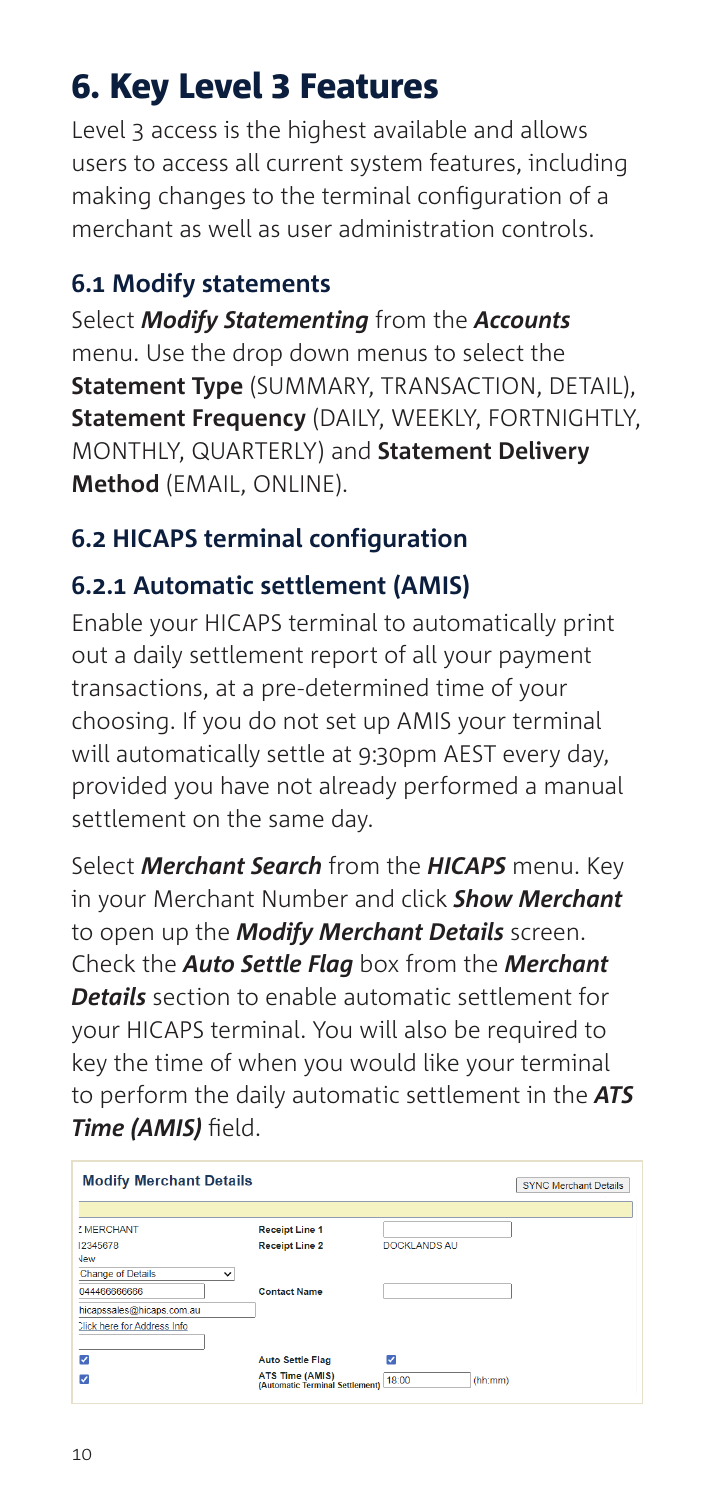### **6.2.2 EFTPOS to Medicare**

Enable your HICAPS terminal to automatically request a Medicare card to proceed with a claim after the completion of an approved EFTPOS transaction.

Select **Merchant Search** from the **HICAPS** menu. Key in your Merchant Number and click Show Merchant to open up the **Modify Merchant Details** screen. Check the Enable **FFTPOS to Medicare** *Transition* hox from the **Merchant Details** section to enable.

| <b>Modify Merchant Details</b>          |                             |              |                                                           | <b>SYNC Merchant Details</b> |
|-----------------------------------------|-----------------------------|--------------|-----------------------------------------------------------|------------------------------|
| <b>Merchant Details</b>                 |                             |              |                                                           |                              |
| <b>Merchant Name</b>                    | <b>7 MERCHANT</b>           |              | <b>Receipt Line 1</b>                                     |                              |
| <b>Merchant Number</b>                  | 12345678                    |              | <b>Receipt Line 2</b>                                     | DOCKLANDS AU                 |
| <b>Current Status</b>                   | New                         |              |                                                           |                              |
| <b>New Status</b>                       | <b>Change of Details</b>    | $\checkmark$ |                                                           |                              |
| <b>Phone Number</b>                     | 044466666666                |              | <b>Contact Name</b>                                       |                              |
| Email                                   | hicapssales@hicaps.com.au   |              |                                                           |                              |
| <b>Address Info</b>                     | Click here for Address Info |              |                                                           |                              |
| <b>Merchant Password</b>                |                             |              |                                                           |                              |
| Enable EFTPOS to Medicare Transition    |                             |              | <b>Auto Settle Flag</b>                                   | Ø                            |
| <b>Enable EFTPOS to Medicare Prompt</b> | ⊽                           |              | <b>ATS Time (AMIS)</b><br>(Automatic Terminal Settlement) | 18:00                        |

### **6.3 Provider configuration**

**6.3.1 Modify provider terminal configuration** Select*View/Modify Provider*fromthe*Providers* menu. Select or key in the number of the provider that you would like to modify and click **Next**. Modify the appropriate fields under Provider Terminal Configuration and click **Modify Provider.** 

**HICAPS Auto Settle** – print the HICAPS daily claim totals automatically at midnight the end of each day.

**HICAPS Auto Settle Txn List** – print the detailed HICAPS claim transaction listing automatically at the end of each day.

**Claim to Sale** – automatically proceed with the gap payment after a successful HICAPS claim has been processed.

**Claim to Sale Prompt** – prompt the option to proceed with the gap payment after a successful HICAPS claim has been processed.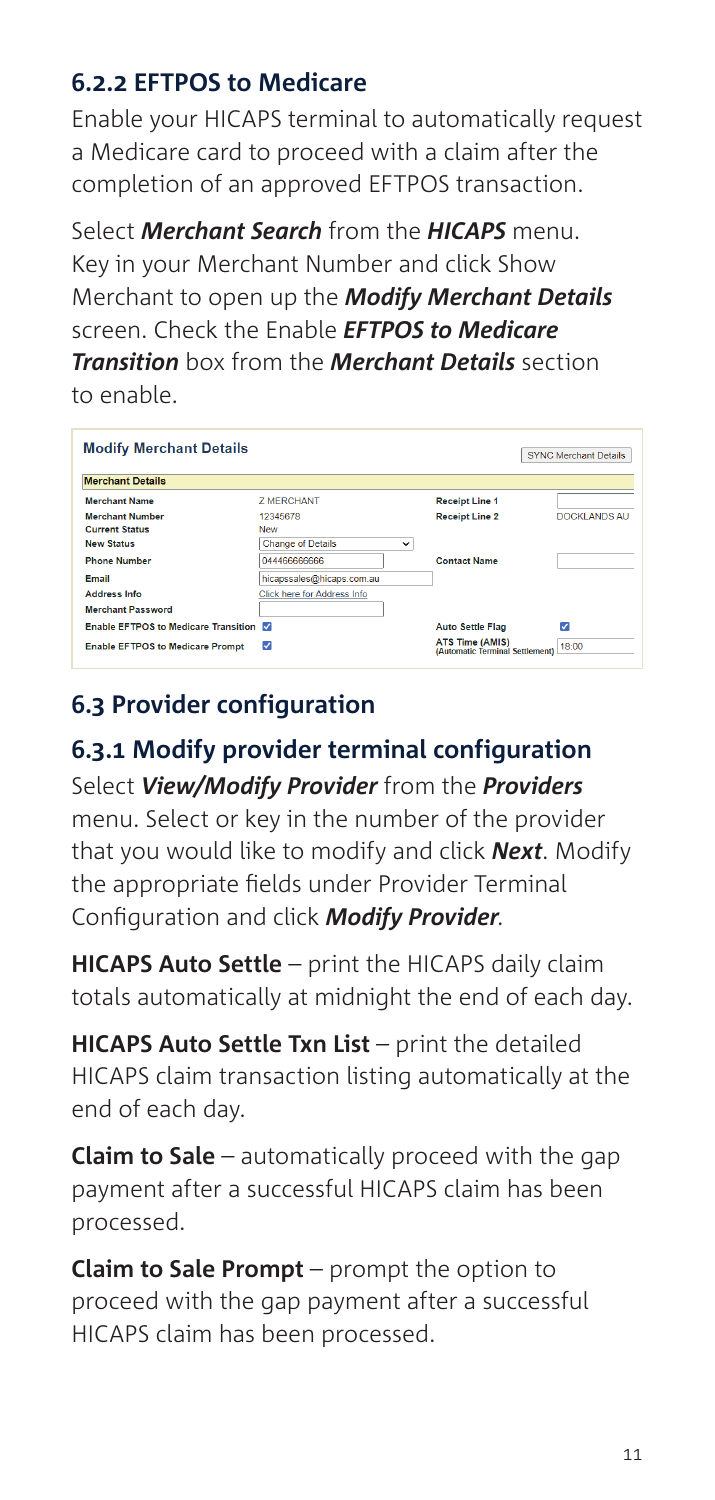**Provider Prompt Option** – prompt an additional field during a HICAPS claim to input further detail on an item number (eg, tooth number on a dental item).

**Item Memory** – pre populate the item cost field in a HICAPS claim with the value that was last entered for that item number.

**Claim to Deposit** – prompt the option to input a deposit value before a gap payment transaction. The deposit value entered will be deducted from the value of the gap transaction.

| <b>Provider Terminals Configuration</b> |                                       |              |
|-----------------------------------------|---------------------------------------|--------------|
| Apply to all related Providers          |                                       |              |
| <b>HICAPS Auto Settle</b>               | Enabled                               | $\checkmark$ |
| <b>HICAPS Auto Txn List</b>             | Enabled                               | $\check{ }$  |
| <b>Claim To Sales</b>                   | <b>Enabled</b>                        | $\checkmark$ |
| <b>Claim To Sale Prompt</b>             | <b>Disabled</b>                       | $\check{ }$  |
| <b>Provider Prompt Option</b>           | <b>Tooth Number</b>                   | $\check{ }$  |
| <b>Item Memory</b>                      | <b>Enabled</b>                        | $\checkmark$ |
| <b>Medicare Provider Type</b>           | Specialist / Allied Health / Dental v |              |
| <b>Enter to Add Item</b>                | <b>Enabled</b>                        | $\check{ }$  |
| <b>Claim To Deposit</b>                 | <b>Disabled</b>                       | $\check{ }$  |
| <b>Lock Provider</b>                    | <b>Disabled</b>                       | $\check{ }$  |

### **6.3.2 Terminal display name**

Setup an alternative name of your preference to be displayed on the terminal screen for a particular provider. Eg; Provider name: Andrew Butler, Terminal Display Name: Dr Butler

Select *View/Modify Provider* from the *Providers* menu. Select or key in the number of the provider that you would like to modify and click *Next*. Enter the preferred name that you would like displayed on the terminal screen for this provider in the Terminal Display Name field and click *Modify Provider*.

| <b>Provider Number</b>       | H9999997                                |                              | <b>Payee Number</b> | H9999993       |
|------------------------------|-----------------------------------------|------------------------------|---------------------|----------------|
| <b>Available Documents</b>   | Medicare Aust Letter, pg 1 - 07/09/2018 | $\check{ }$                  | View Selected       | Add New        |
| <b>Current Status</b>        | Change of Details                       |                              |                     |                |
| <b>New Status</b>            | <b>Change of Details</b>                | ▽≋                           |                     |                |
| <b>Pending Deletion Date</b> | <b>Schedule Deletion</b>                |                              |                     |                |
| Title                        | <b>First Name</b><br><b>MR</b>          | Andrew                       |                     | Surname Butler |
| <b>Terminal Display Name</b> | Dr Butler                               | ÷                            |                     |                |
| <b>Terminal Number</b>       | <b>SDNZSA</b>                           |                              |                     |                |
| <b>Modality</b>              | Dentist                                 | ÷<br>$\overline{\mathsf{v}}$ |                     |                |
| <b>Provider Type</b>         | Single Provider                         | ŵ<br>$\checkmark$            |                     |                |
| <b>Specialty Code 1</b>      | General Dentist - 112                   | ŵ<br>$\checkmark$            |                     |                |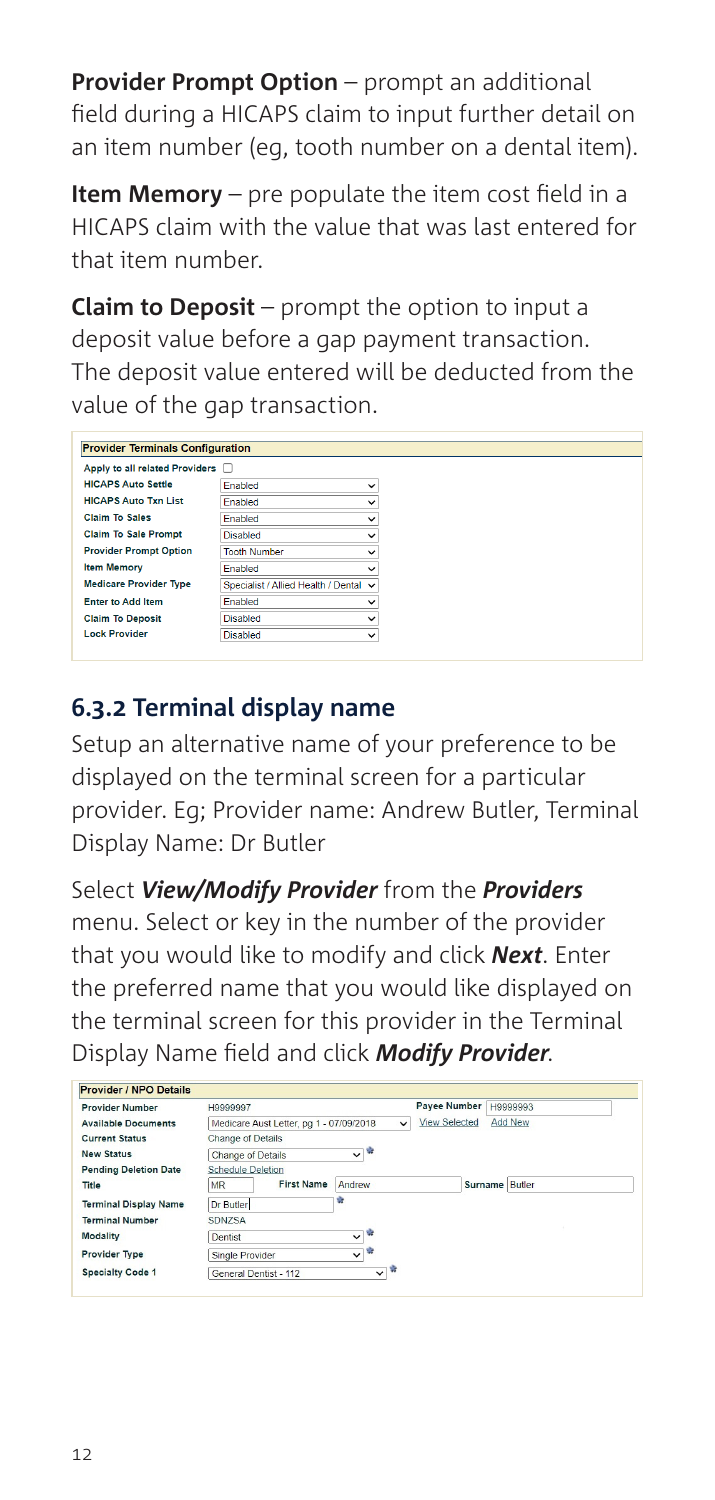#### **6.3.3 Payee provider number**

Pre-populate a Payee Provider Number to have the payment for bulk billed Medicare claims sent to someone other than the servicing provider.

Select *View/Modify Provider* from the *Providers* menu. Select or key in the number of the provider that you would like to modify and click *Next*. Enter the number of the provider that you would like the Medicare bulk billed payments to go in the *Payee Provider Number* field and click *Modify Provider*.

| <b>Provider / NPO Details</b> |                                         |                    |                      |                 |
|-------------------------------|-----------------------------------------|--------------------|----------------------|-----------------|
| <b>Provider Number</b>        | H9999997                                |                    | <b>Payee Number</b>  | H9999993L       |
| <b>Available Documents</b>    | Medicare Aust Letter, pg 1 - 07/09/2018 | $\checkmark$       | <b>View Selected</b> | <b>Add New</b>  |
| <b>Current Status</b>         | <b>Change of Details</b>                |                    |                      |                 |
| <b>New Status</b>             | <b>Change of Details</b>                | $\sim$ $^{\circ}$  |                      |                 |
| <b>Pending Deletion Date</b>  | <b>Schedule Deletion</b>                |                    |                      |                 |
| Title                         | <b>First Name</b><br><b>MR</b>          | <b>TEST</b>        |                      | Surname Dentist |
| <b>Terminal Display Name</b>  | <b>Dentist</b>                          | ÷                  |                      |                 |
| <b>Terminal Number</b>        | SDNZSA                                  |                    |                      |                 |
| <b>Modality</b>               | Dentist                                 | ŵ<br>$\checkmark$  |                      |                 |
| <b>Provider Type</b>          | Single Provider                         | v,<br>$\checkmark$ |                      |                 |
| <b>Specialty Code 1</b>       | General Dentist - 112                   | ŵ<br>$\checkmark$  |                      |                 |
|                               |                                         |                    |                      |                 |

### **6.4 Create a new user**

Select *Add User* from the *User Administration* menu and complete the fields on the *New User Details* screen as appropriate.

| <b>New User Details</b>        |                                                                          |
|--------------------------------|--------------------------------------------------------------------------|
| <b>Details</b>                 |                                                                          |
| User ID                        | ŵ                                                                        |
| <b>First Name</b>              | ŵ<br>Surname<br>ŵ                                                        |
| Address 1                      | ŵ                                                                        |
| Address 2                      |                                                                          |
| City                           | $\frac{1}{N}$ State $\sqrt{\text{NSW}}$<br>÷<br>Postcode<br>$\checkmark$ |
| Email                          | ŵ                                                                        |
| Phone                          |                                                                          |
| Fax                            |                                                                          |
| <b>Personal Identification</b> |                                                                          |
| Password                       | ŵ<br>Confirm<br>ŵ                                                        |
|                                | Reset<br>Next                                                            |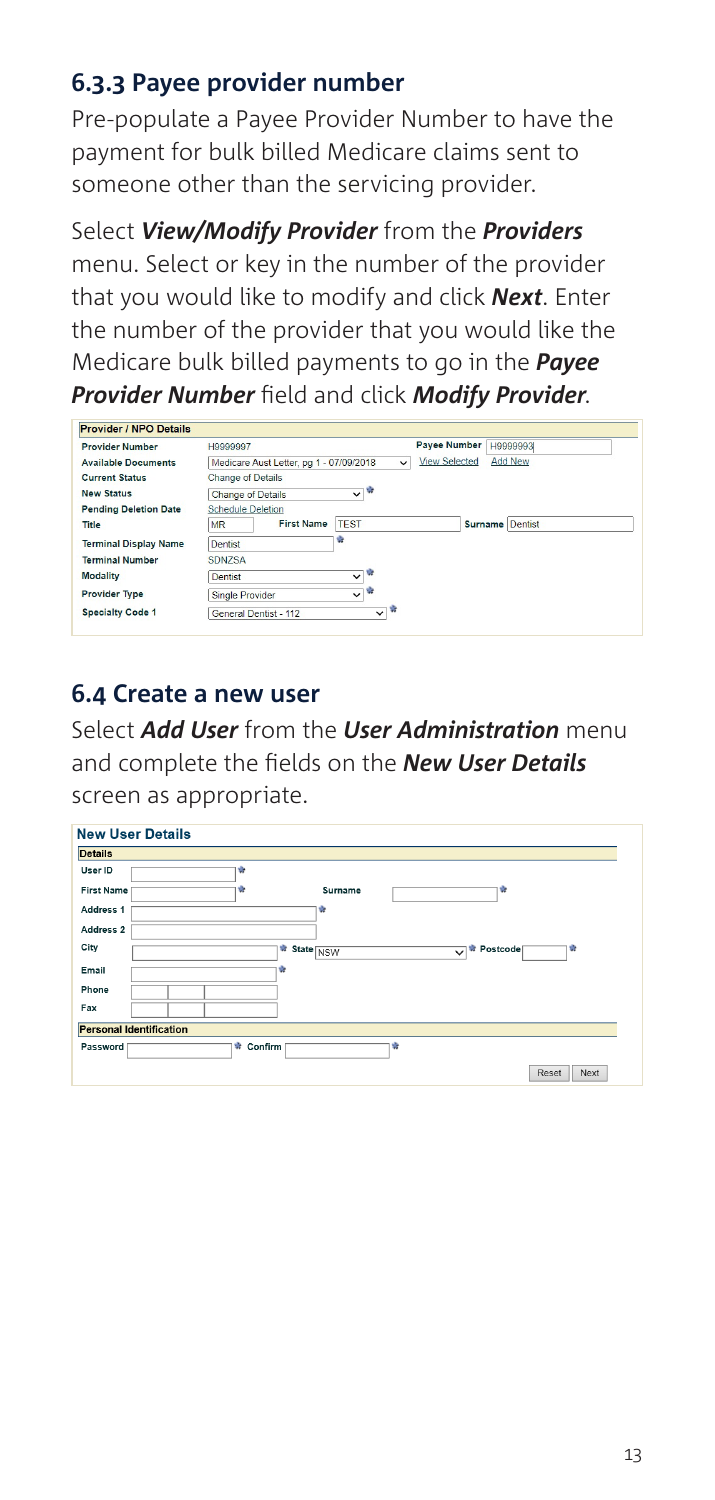#### **6.5 Reset a user's password**

To reset another user's password, select *Reset Staff Password* from the *User Administration* menu. Key in the *User ID*, then enter a replacement password into both the *New Password* and *Confirm* fields.

The replacement password is temporary. After using it to log in, the user will be forced by the system to select their own permanent password.

| <b>Password Details</b> |              |   |
|-------------------------|--------------|---|
| User ID                 | v            |   |
| Password                | Confirmation | ٠ |

### **6.6 Suspend a user**

You can prevent practice staff under your supervision from logging in to HICAPS Accounts Online by suspending their access. Select *Suspend User* from the *User Administration* menu, then key in the *User ID, Effective Date* and *End Date.*

| <b>Suspend User</b><br><b>Suspension Details</b> |                     |                            |              |  |  |  |  |  |
|--------------------------------------------------|---------------------|----------------------------|--------------|--|--|--|--|--|
|                                                  |                     |                            |              |  |  |  |  |  |
| $^\circled{\bullet}$                             | <b>Suspend From</b> | Suspend To<br>(dd/mm/yyyy) | (dd/mm/yyyy) |  |  |  |  |  |
|                                                  | Unsuspend this user |                            |              |  |  |  |  |  |

You will be able to suspend their access for a specific duration of time e.g. on annual leave.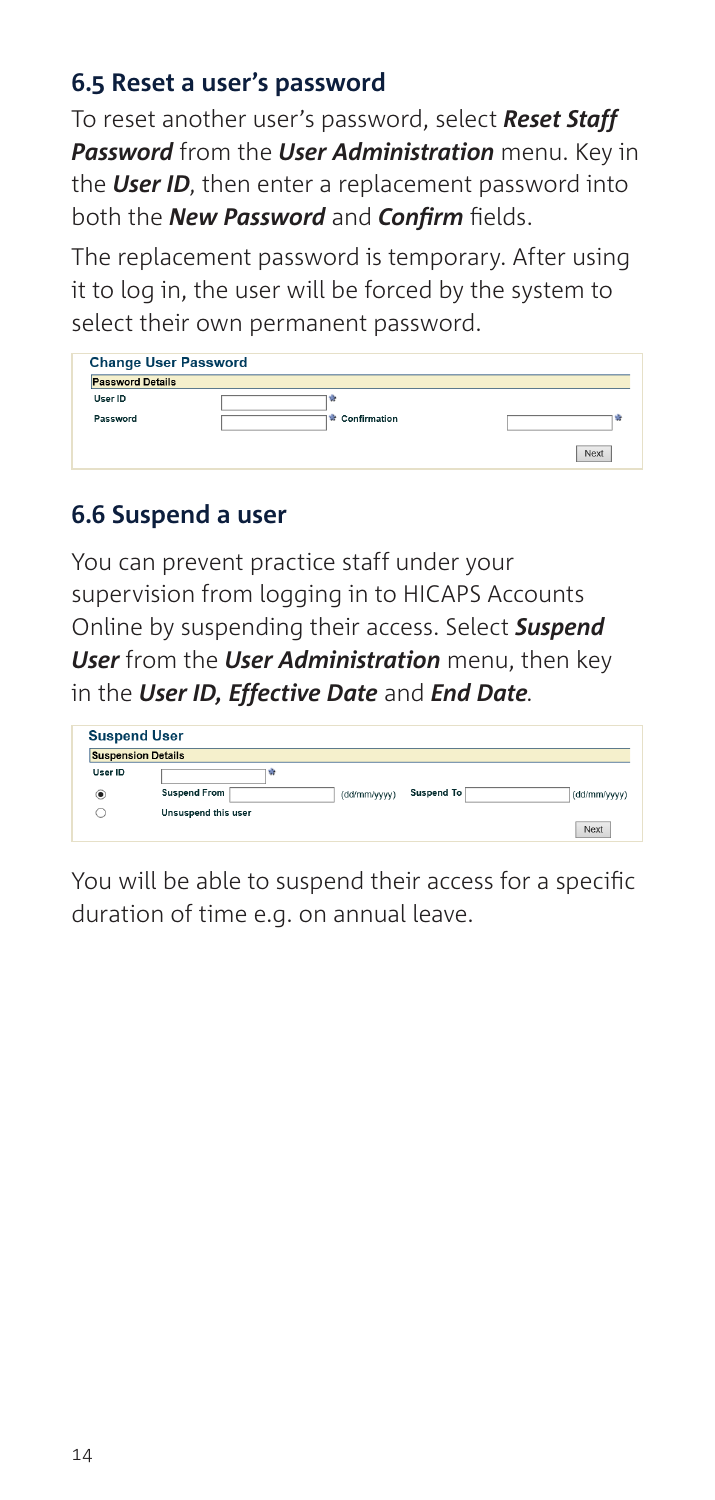### **6.7 Assign user roles (Access Level)**

To change a user's access level, click on *Modify User Roles* from the *User Administration* menu. Key in the *User ID*, then add or remove roles as appropriate. For example, to upgrade a User from access Level 1 to access Level 2, you would click on Level 2 - Manager in the Selectable column, click  $[ \blacktriangleright]$  then finally, to confirm the update click *Next*.

| <b>Role Selection</b>   |  |                                                                 |                   |  |  |  |
|-------------------------|--|-----------------------------------------------------------------|-------------------|--|--|--|
| <b>Selectable Roles</b> |  | <b>Assigned Roles</b>                                           |                   |  |  |  |
| Level 3 - Administrator |  | Level 2 - Manager<br>Level 1 - Staff<br>No Access<br>s<br>$\,<$ | ٨<br>$\mathbf{v}$ |  |  |  |

The change becomes effective when the user next logs in.

**NOTE:** Please ensure roles are in sequential order, ie. from highest access level to lowest. For example, to allocate a user Level 2 access, move 'Level 2' and 'Level 1' across to 'assigned roles', with 'Level 2' positioned above 'Level 1'.

**CAUTION:** Careful consideration should be given before upgrading a user to a higher access level as it will enable them to access additional functionality.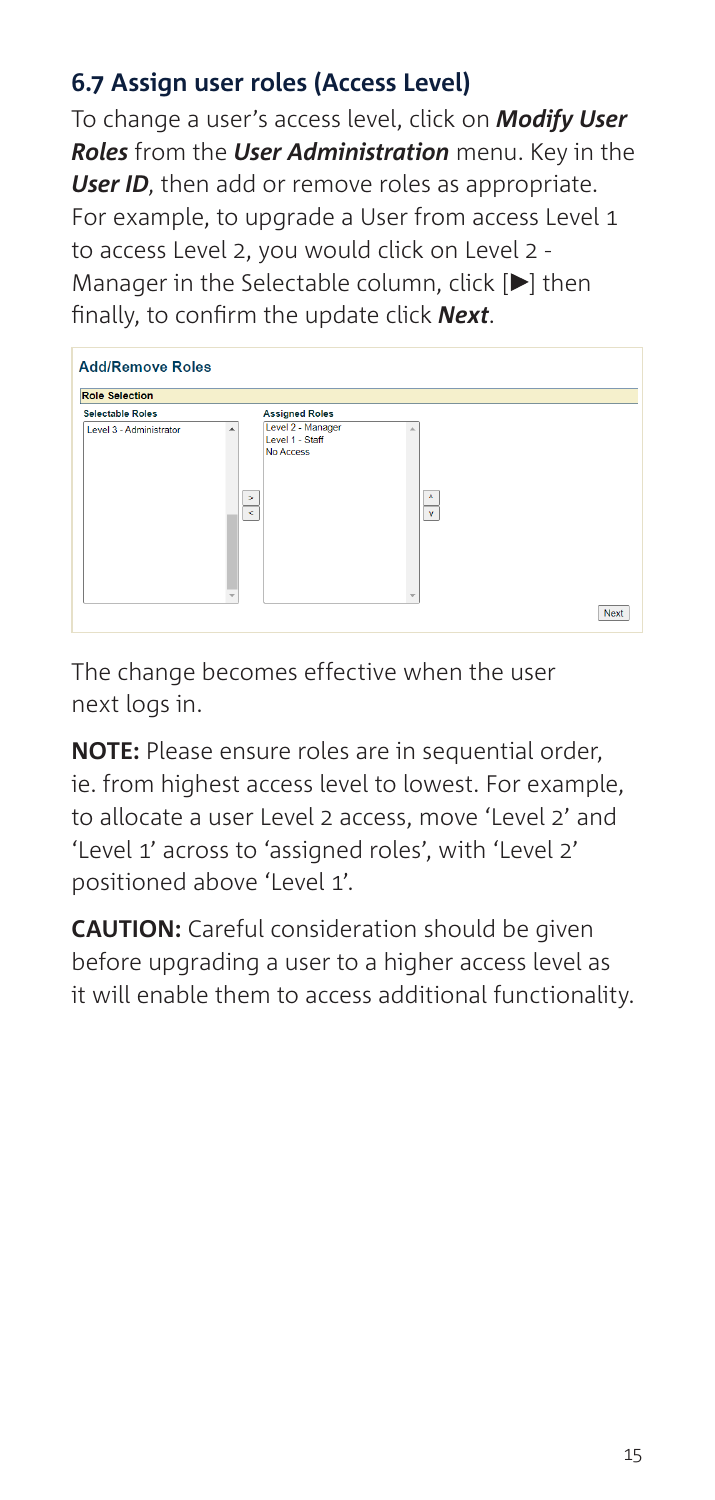# 7. Troubleshooting

#### **My User ID and/or password don't seem to work**

User IDs must be at least 8 characters in length. If your User ID is a 7 digit HIC Number or Medibank Private Number, you will need to append a leading zero when logging in. For example, '123456E' must be keyed in as '0123456E'.

#### **The system says I'm already logged on**

This will occur if you do not click the logout link on the tools menu to log out at the end of a session, and means you will be unable to access the system for the next 20 minutes. If you require access within that timeframe, a colleague with Level 3 access can unsuspend your account by clicking on *Suspend User*  from the *User Administration* menu, then entering your User ID, checking *Unsuspend this user* and clicking *Next*. Alternatively, you can call the HICAPS Help Desk on 1300 650 852.